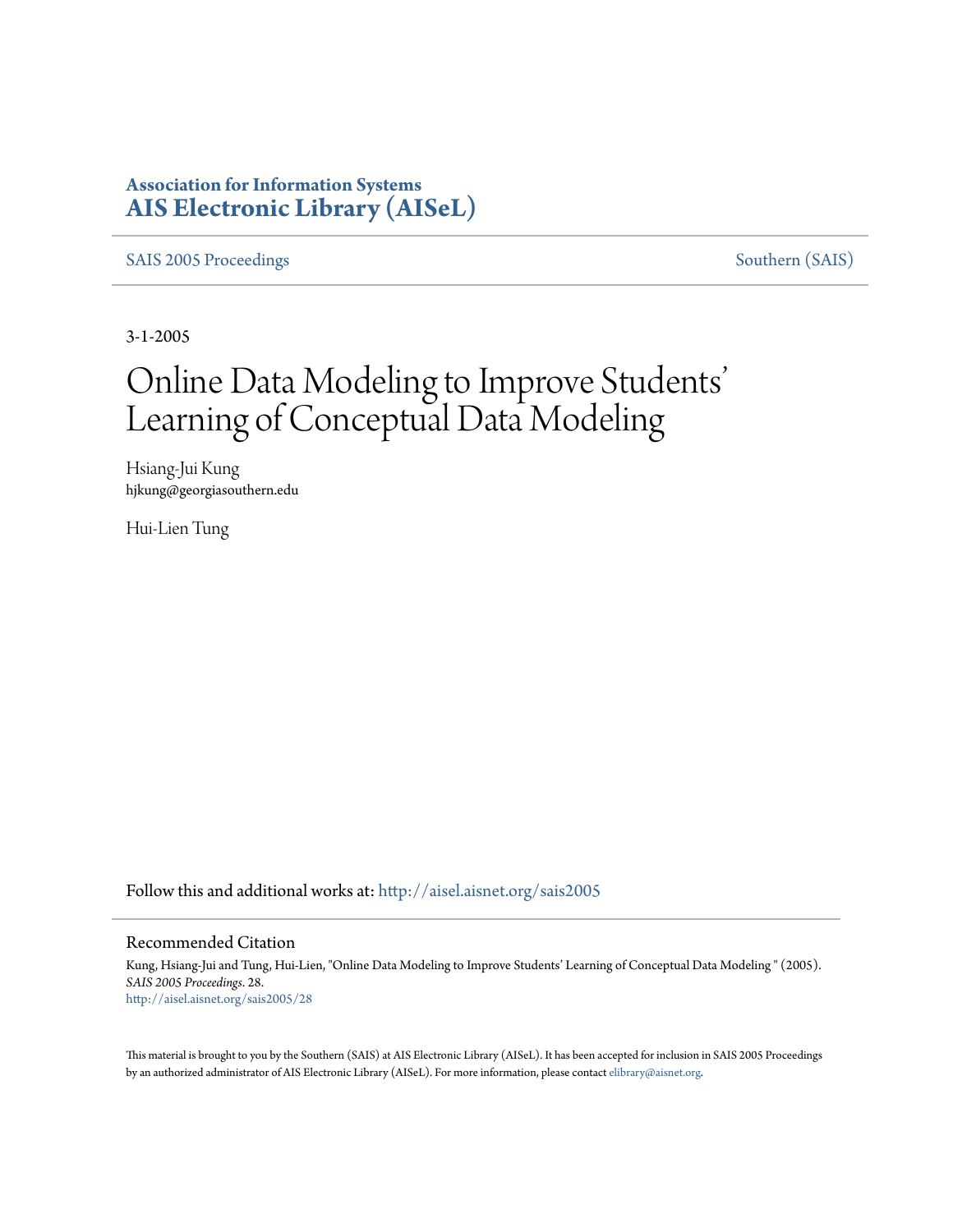# **ONLINE DATA MODELING TOOL TO IMPROVE STUDENTS' LEARNING OF CONCEPTUAL DATA MODELING**

**Hsiang-Jui Kung Georgia Southern University**  hjkung@georgiasouthern.edu

> **Hui-Lien Tung Troy State University**  htung@troyst.edu

## **Abstract**

*Traditionally, IS/IT educators teach data modeling by using top-down approach that starts from business rules, entityrelationship (E-R) diagram then normalization and ends with normalized E-R diagram. Another approach is bottom-up that analyzes business documents and then develop a data model. A laboratory study will be conducted that employed IS/IT students (novice designers) to compare the effectiveness of the two design approaches (between subjects) at three levels of task complexity (within subjects). The research design includes the conceptual framework, experimental design and sample tasks. Both design approaches will be covered in the three sections of Systems Analysis and Design course but with different sequence to eliminate bias*.

#### **Keywords: Database Design, Data Modeling, Normalization**

## **Introduction**

Conceptual data modeling is one of the major phases of systems development (Hoffer, George and Valacich, 2004, Batra and Wishart, 2004). Data modeling is a problem solving activity. Usually novice designers make errors in this phase and consider the task difficult. Errors in this phase lead to poor database quality that may generate inaccurate results and degrade business decisions (Martin and Leban, 1995). Entity-relationship diagram (Chen, 1976) is the most widely used form for data model. CASE tools have been introduced trying to decrease data modeling errors but produced little help since CASE tools can not detect data modeling errors.

Normalization is the most common database analysis technique to validate data model. Database designers usually normalize the database to the third normal form (3NF) to eliminate insertion, deletion and updating anomalies and reduce data redundancy (Codd, 1970). Top-down design approach integrates data modeling with normalization. This approach first derives the business rules for a data model from an intimate understanding of the nature of the business. The business rules are gathered from a series of questions to identify entities, primary key(s) and attributes, relationships and their cardinality and degree. The second step is to normalize the data model using functional dependencies. The last step is to revise the data model from the first step based on the results of the normalization process. Most textbooks use this approach to illustrate database conceptual design (Hoffer et al, 2002, Satzinger, Jackson and Burd, 2002, Whitten, Bentley and Dittman, 2004).

Bottom-up design approach gathers the information for data modeling by analyzing specific business documents—computer displays, reports, and business forms—handled within the system. This approach gains the understanding of the data that must be maintained in the system's database. The initial data can be treated as a big table/relation. The designers decompose the big table into several smaller tables/relations in 3NF which is called the normalization process. The designers then translate the relational model to entity-relationship diagram. This approach first defines attributes and then groups them to form entities (Rob and Coronel, 2004). The selection of a design approach often depends on the data availability and personal preferences. Because there is no one approaches for all situations, a designer must be proficient in both approaches so he or she can handle different situations.

Previous studies have shown that the primary cause of novice designer performance weakening is due to relationships between increased entities, and not because of associations among entities and attributes (Batra and Antony, 1994, Shoval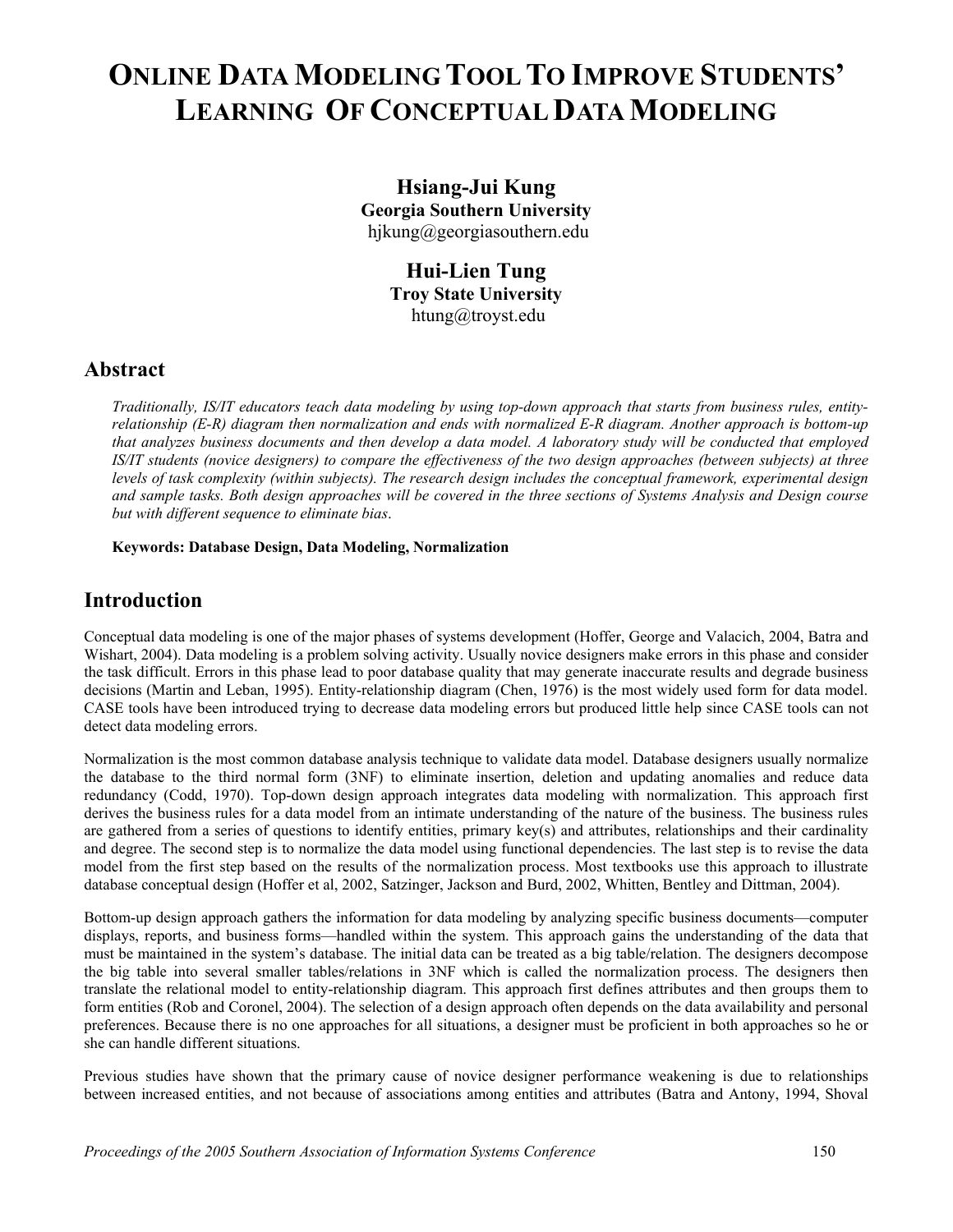and Shiran, 1997). For example, with five interrelated entities, the number of possible binary relationships is 24 ( $4\times3\times2$ ). Relationship is not the only factor contributing to data modeling complexity. Cardinality is another factor making data modeling more complicated. The number of possible binary relationships for the same five entities cardinalities is 192  $(4\times3\times2\times8)$ . Among the large set of relationships and cardinalities, only 3 or 4 will be the correct solution. Adding attributes and primary keys to the data model, some novice designers may totally mess up the data model.

In this study, we will compare top-down and bottom-up conceptual database design approaches at three levels of task complexity. Subjects of this study are students enrolled in three sections of systems analysis and design course. A subject will use both approaches and work at all three complexity levels. The number of errors in terms of entities, attributes, primary keys, relationships and cardinalities will be measured and analyzed.

# **Research Framework and Hypotheses**

The research framework (see Figure 1) shows the variables used in this study. The dependent variable is the designer performance (the number of errors divided by the total number of objects: entity, attribute, primary key, relationship and cardinality). The lower error rate indicates the higher designer performance. The rationale of the use of error rate instead of score is to provide a mean to identify the designers' problem areas directly. Designer performance depends upon the design approach used (top-down vs. bottom-up) and the task complexity (low, medium and high). Other demographic factors, academic status, gender, major, prior database related courses, will be collected and tested.

Since all the subjects will use both approaches, the sequence of using the two approaches may affect designers' performance. We will randomize the sequence to minimize the bias. Our main interest is finding the performance differences between two design approaches and at three complexity levels. Our hypotheses are as follows:

**H1.** The design performance remains the same regardless of complexity levels.

Since both design approaches have their strength and weakness in different situation, we also expect an interaction effect between design approach and complexity level.

**H2.** There will be an interaction effect between design approach and complexity level.

**H3.** Design performance remains the same regardless of design approaches.

Finally, we would like to identify the problem areas for novice designers when applying the two design approaches at three complexity level. We assume that error rate in all the categories remain the same for both approaches at all complexity levels.

**H4.** Design performance remains the same in all the categories for both design approaches at all three complexity levels.

We would like to find out which categories have higher error rate using which design approach and at what complexity level. The findings will be the problem areas for novice designer. This information can help IS educators to allocate their resources (time) targeting those problem areas in order to help students to improve their data modeling skill.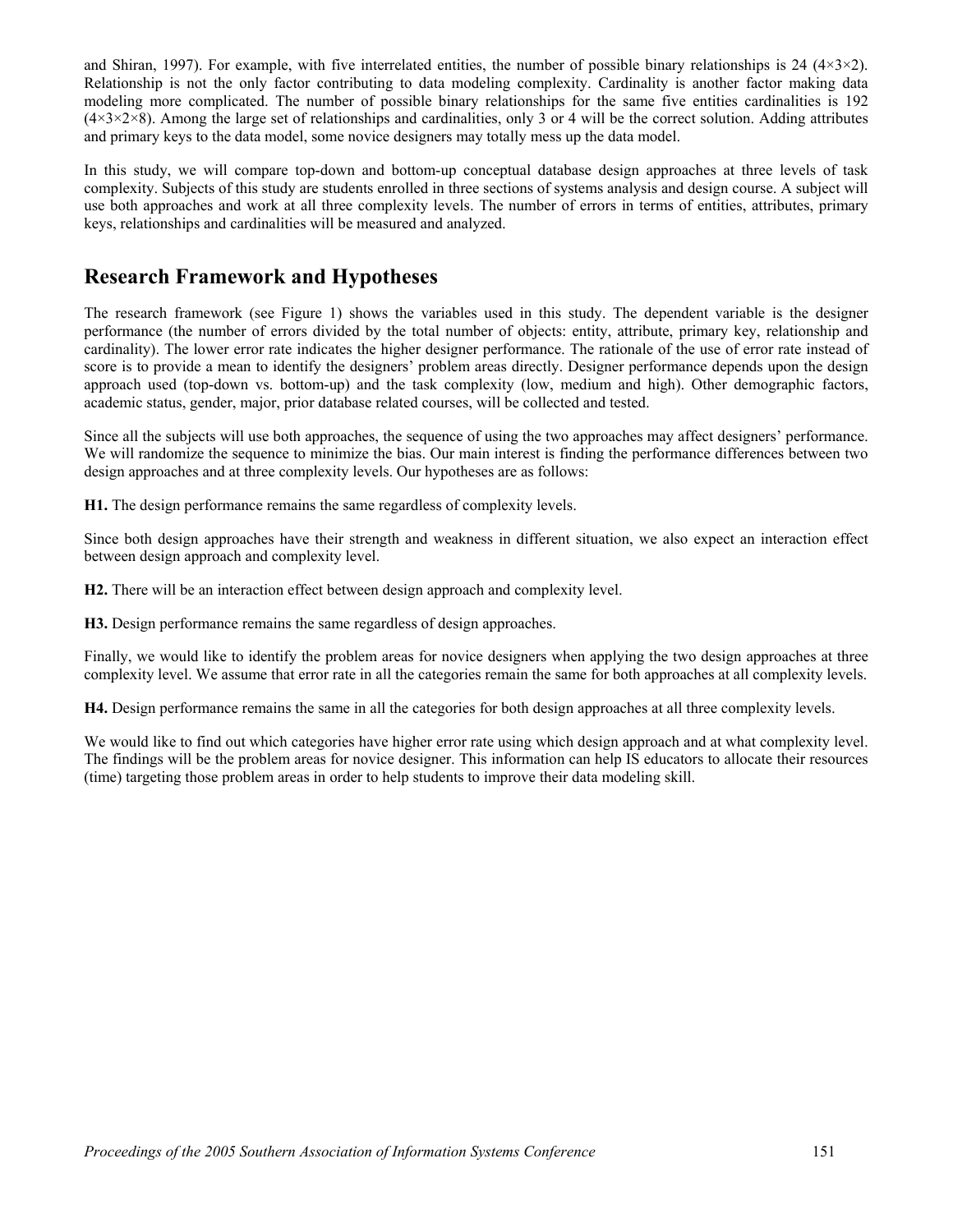#### **Figure 1. Research framework**



## **Research Methodology**

This study will be conducted as a laboratory experiment. To represent novice database designers, about 60 students enrolled in both undergraduate and graduate systems analysis and design courses (three sections) will be recruited. Students' demographic factors: gender, major, academic status, prior database related courses will be recorded.

#### *Procedure*

Students will have ten 75-minutes sessions. In the first six sessions, students in each section will be exposed to data modeling, relational model, normalization and integration. The last four sessions formed the research experiment.

In the first session, the instructor explains fundamental database concepts and terminologies. The conceptual data modeling is introduced in the second session. The relational model is covered in the third session. The importance of database normalization and three normal forms are covered in the fourth session. The normalization technique including examples is demonstrated in the fifth session. In the sixth session, students will learn how to combine ERD with normalization. According to the randomly selected order, the students will have problems to practice using the two design approaches at all three complexity levels, one session at a time. For example, if the order selected is first top-down then bottom-up, the students will use top-down approach to solve problems in the seventh session. Then use the bottom-up approach in the eighth session. Using the same sequence, students will solve different problems in the ninth and tenth sessions. Results from these last two sessions will be evaluated for this study.

Students may perform better in the second design approach since they gained experience in solving data modeling problems. The random application sequence will minimize the bias in favor of one approach over the other.

#### *Task Complexity*

Low complexity: This task has three entities and two binary relationships. Every entity has some attributes and one of the attribute is the primary key.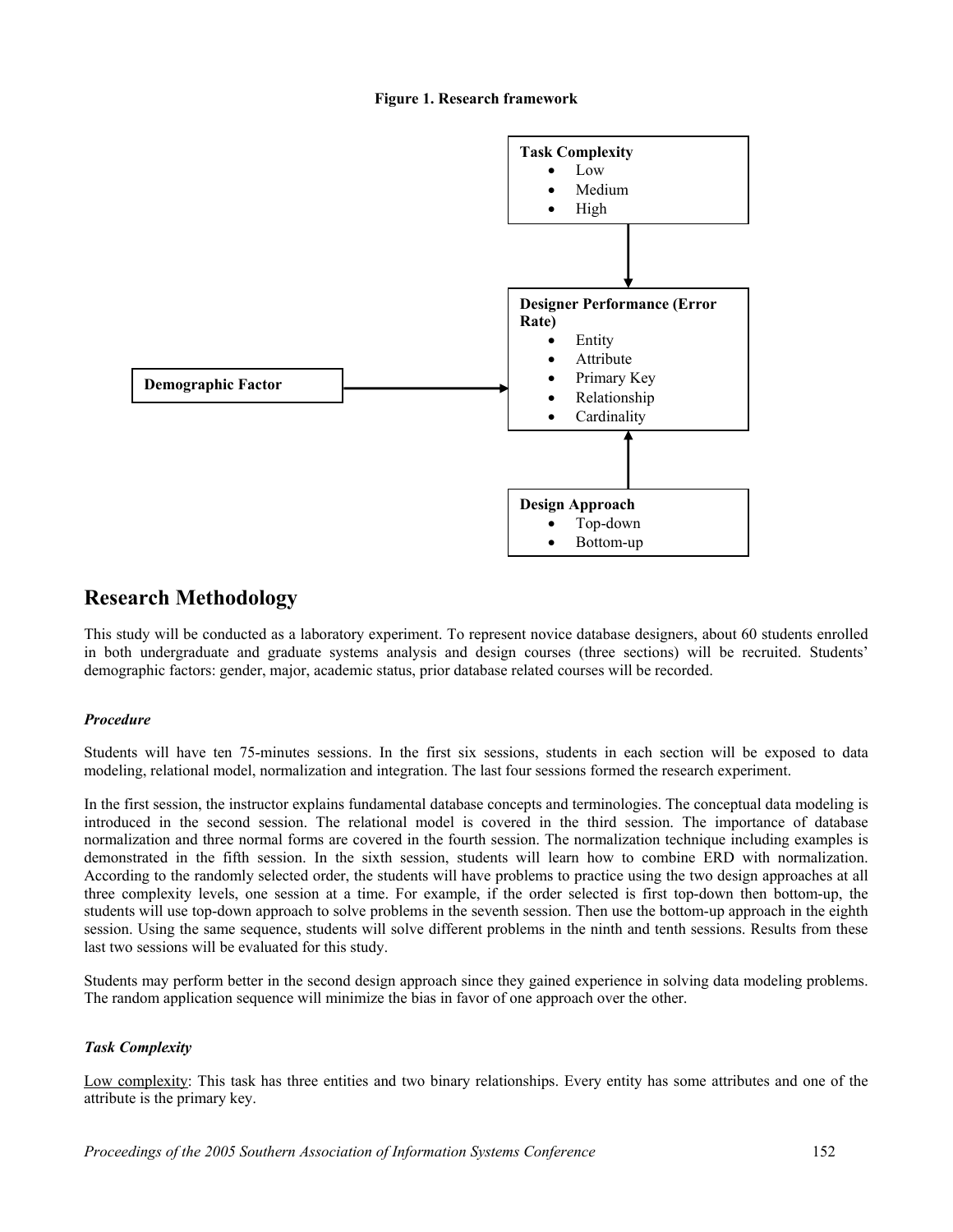Medium complexity: This task has five entities (one of the entity is an associative entity) and four binary relationships. Every entity has some attributes and the associative entity has a composite key.

High complexity: This task has seven entities (one of the entity is an associative entity) and six relationships (one of the relationships is ternary). Every entity has some attributes and the associative entity has a composite key.

#### *Design Approach*

The sample problems for the two design approaches at the medium complexity level are as follow:

1. Top-down design task:

You are assigned to design a database for a university. You need to develop a data model using top-down design approach.

- 1) You need to draw initial E-R diagram according to the business rules provided by your clients as follows: class should have at least 10 students enrolled to. A professor may teach many classes and a class is taught by only one professor. A course may have many classes and a class is related to only one course. A student may take many classes and a
- 2) An experienced DBA observes the sample data and identities functional dependencies. You need to normalize the relation to 3NF and redraw your E-R diagram with attributes.  $Course# \rightarrow CourseName$

Student# → StudentName

Student#, Class# → Grade, Course#, CourseName, StudentName, Credit, ProfessorName, Sect., Prof#

 $Profit \rightarrow ProfessorName$ 

Class# → Course#, CourseName, Room#, Prof#, Sect., ProfessorName, Credit

2. Bottom-up design task:

ToolSystem and functional dependencies for you. Your task is to normalize the relation into the third normal form, and draw an E-R diagram. You are assigned to design a database for a Tool Tracking System. An experienced DBA identifies a relation

Functional Dependencies:

Emp# → EmpName, EmpPhone#, Dept#, DeptName, DeptLocation

Dept# →DeptName, DeptLocation

CheckOut# → Emp#, CheckOutDate, EmpPhone#, Dept#, DeptName, DeptLocation

CheckOut#, Line# → Emp#, CheckOutDate, EmpPhone#, Dept#, DeptName, DeptLocation, Tool#, ToolName, Quantity

 $Tool# \rightarrow ToolName$ 

#### *Design Performance (Error Rate)*

divided by the sum of all the objects in every category. The performance marking scheme is fairly algorithmic in nature by counting how many error types (see Table 1) and then divided by total number of objects. Design performance is measured by the number of errors in all the categories: entity, attribute, primary key, relationship and cardinality, and then divided by the total number of objects in that category. The overall error rate is the sum of all the errors

**Table 1. Error Type** 

| Object | Type<br>Error T<br>ັ້ |
|--------|-----------------------|
|        |                       |

ToolSystem(Emp#, EmpName, EmpPhone#, Dept#, DeptName, DeptLocation, CheckOut#, CheckOutDate, Line#, Tool#, ToolName, Quantity)